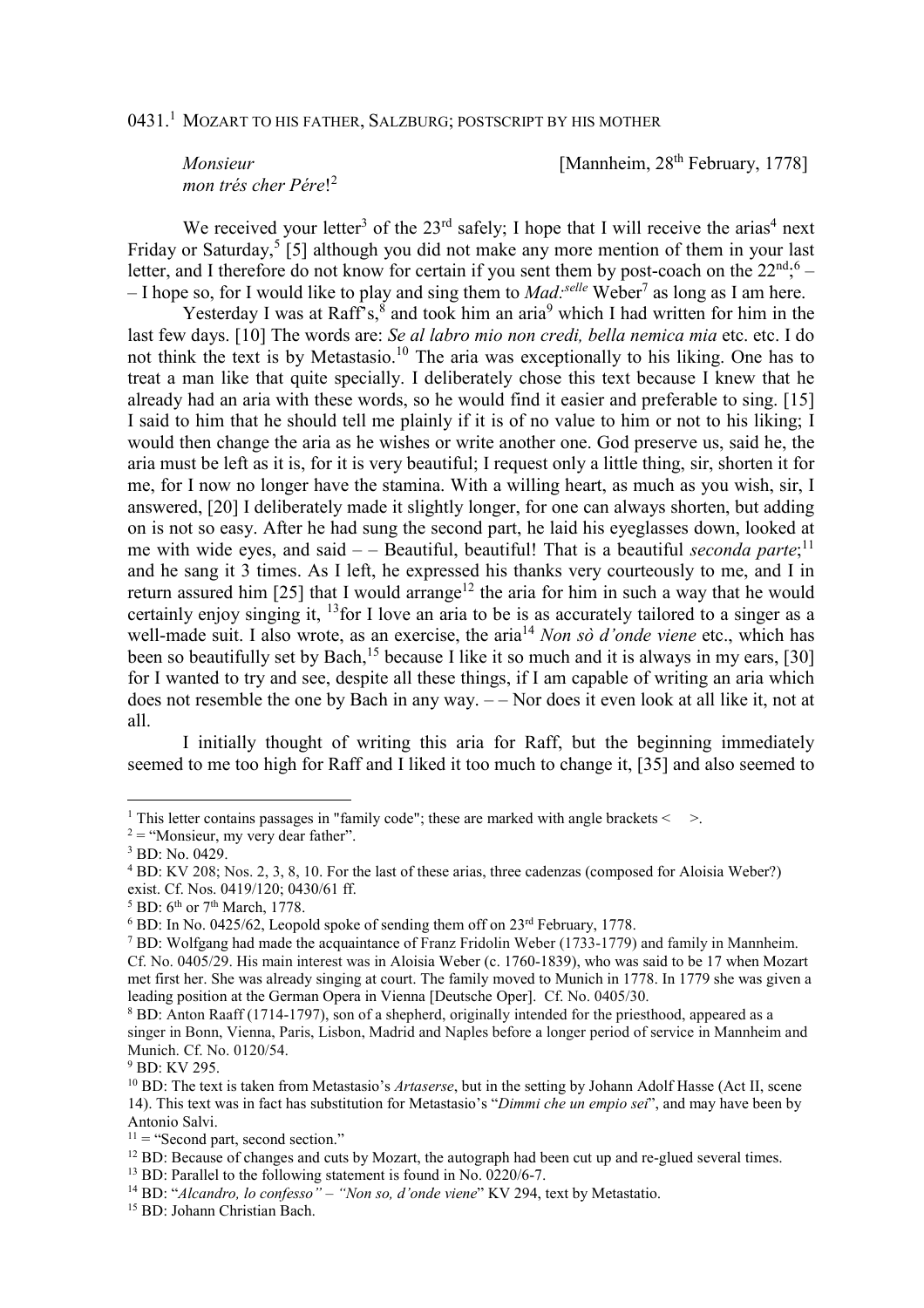me better for a soprano because of the setting for the instruments, so I decided to write this aria for the Weber girl;<sup>16</sup> I laid it aside, and settled on the words *se al labro* etc. for Raff. Yes, that was in vain; I would not have been able to write, the first aria kept coming into my head. I therefore wrote it, and settled my intentions on fitting it accurately to the Weber girl. [40] There is an *Andante sostenuto* |: with a little recitative before it :| in the middle of the second part, *nel seno à destarmi*, then the *sostenuto* again. After finishing it, I said the following to *Mad:selle* Weber: Learn the aria on your own, sing it according to your *gusto*<sup>17</sup>; then let me hear it, and afterwards I will tell you honestly, madam, [45] what I like and what I do not like. I went there 2 days later, and there she sang it to me and accompanied herself. But then I had to admit that she had sung it precisely as I had wished it and as I had wanted to teach it to her. This is now the best aria that she has; with this, she will bring honour to her name everywhere, wherever she goes. Yesterday, at Wendling's, <sup>18</sup> I sketched the aria<sup>19</sup> which I had promised her,<sup>20</sup> [50] with a short recitative. She had requested the words herself, from *Didone: Ah non lasciarmi no*. She and her daughter<sup>21</sup> are quite crazy about this aria. I have promised the daughter some more French *ariettes*, one<sup>22</sup> of which I started today. Once they are ready, I will send them, like the first one, $^{23}$  on small format paper. [55] Of the 6 clavier sonatas,<sup>24</sup> there are still 2 I have to write,<sup>25</sup> but there is no hurry with them, for I cannot have them engraved  $26$  here: nothing can be done here with subscriptions, it is pure beggar's work, and the copper engraver will not engrave them at his expense; he wants a *moitie*<sup> $27$ </sup> of the sales with me. I would thus rather have them engraved in Paris: there the engravers are glad if they get something new, and pay dutifully, [60] and there is a better possibility of doing something by subscription. I would have had the sonatas written out piece by piece and sent to you long since, but I thought I would rather send them to you once they have been engraved. I am looking forward to nothing more than the *Concert spirituelle*<sup>28</sup> in Paris, for I shall probably have to write something for it. [65] The orchestra is said to be so good and strong, and my main favourite kind of composition can be performed well there, namely choruses, and on this point I am glad indeed that the French attach great value to these. That is also the only thing that people have objected to in Piccini's<sup>29</sup> new opera,  $\frac{\text{Roland}}{30}$  namely that the choruses are apparently too naked and weak, and generally the music a little too uniform. Otherwise, however, it has found the approval of all. [70] The truth is, until now people in Paris have been accustomed to the

<sup>25</sup> BD: KV 304 (300c), KV 306 (3001): written in Paris that spring.

 $\overline{a}$ 

<sup>&</sup>lt;sup>16</sup> BD: In 1787, Mozart set the same text for the bass Johann Ignaz Ludwig Fischer (cf. No. 0615/25, 42).  $17 =$  "taste, style".

<sup>&</sup>lt;sup>18</sup> BD: The flautist Johann Baptist Wendling (1723-1797); his brother was the violinist Franz Anton Wendling (1729-1786). For the various members of the family Mozart wrote KV 487a (295a), KV 307 (284d) and

perhaps KV 368. He also wrote an instrumentation of a flute concerto by J.B. Wendling.

<sup>&</sup>lt;sup>19</sup> BD: "Basta, vincesti" – "Ah non lasciarmi". KV 486a (KV<sup>6</sup>: 295a). Text from Metastasio's *Didone abbandonata*.

<sup>&</sup>lt;sup>20</sup> BD: Dorothea (I) Wendling, née Spurni, wife of the traverse flautist Johann Baptist Wendling, singer in the court music in Mannheim, later dedicated herself entirely to teaching.

<sup>21</sup> BD: Elisabeth Augusta Wendling (II), (1752-1794), daughter of Johann Baptist Wendling and his wife Dorothea (I). ("Gustl", cf. No. 0419/75-76).

<sup>22</sup> BD: "*Dans un bois solitaire*" KV 308 (295b).

<sup>23</sup> BD: KV 307 (284d). Cf. No. 0419/76, 123.

<sup>&</sup>lt;sup>24</sup> BD: Of the six sonatas later dedicated to the Electress [Kurfürstin] Elisabeth Auguste (cf. No. 0363/84-85), those written in Mannheim were: KV 301 (293a); 302 (293b); 303 (293c); 305 (293d).

<sup>&</sup>lt;sup>26</sup> BD: Presumably Wolfgang had been negotiating with Michael Goetz († 1810), publisher in Mannheim. Goetz published a reprint of  $KV^3$ : Anh. 294d ( $KV^6$ : Anh. C 30.01) in 1800.

 $27 =$  "Half share".

<sup>28</sup> BD: The *Concert spirituel*, the first commercial concert series in Paris, was founded by Anne Danican-Philidor in 1725. It comprised a chorus and orchestra and performed in *Les Tuileries*.

<sup>29</sup> BD: Nicola Piccinni (1728-1806); cf. No. 0158/56.

<sup>&</sup>lt;sup>30</sup> BD: *Roland*, text by Quinault, Piccinni's first opera for Paris; the ballet was by Noverre, cf. No. 0430/182.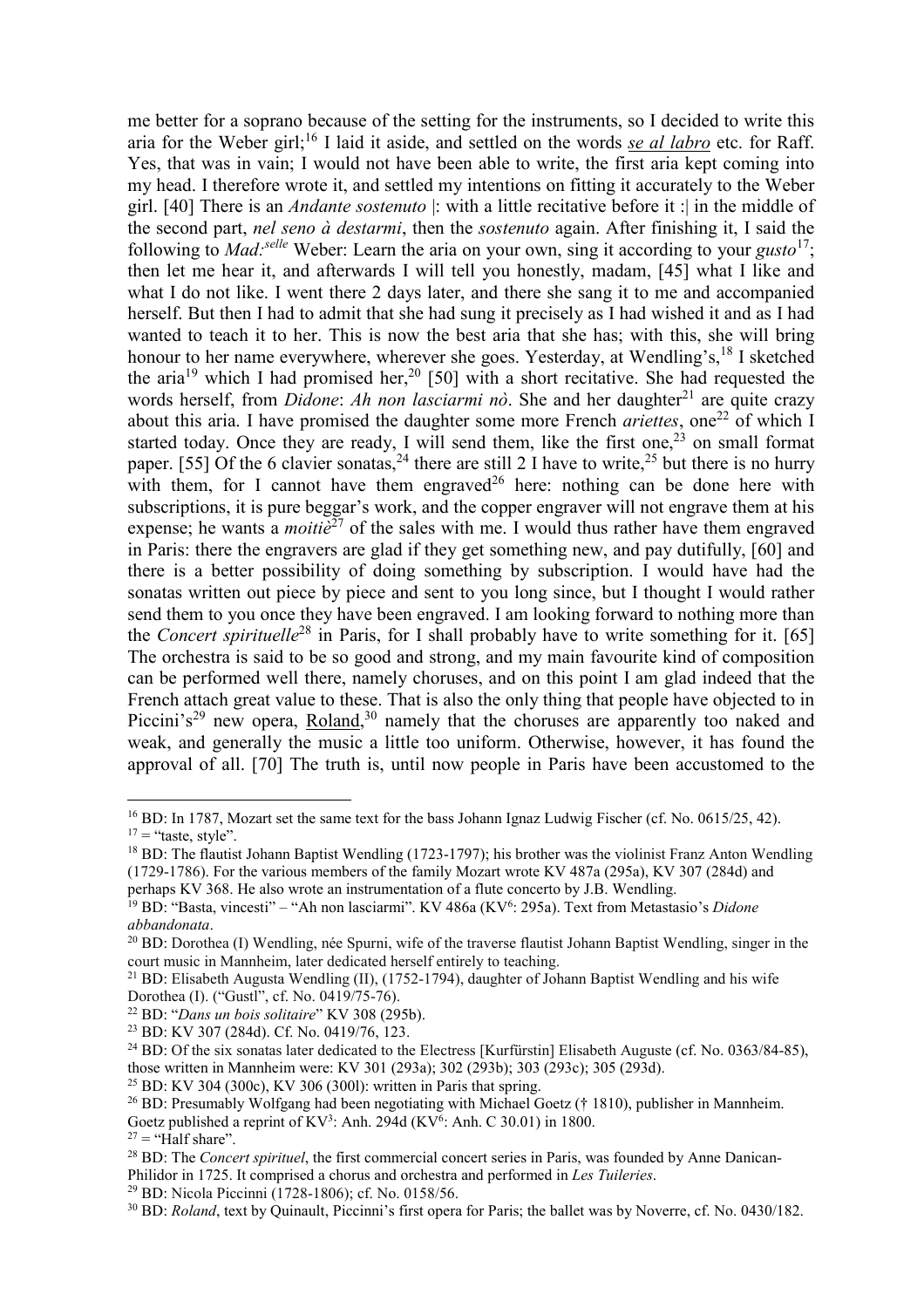choruses by Gluck. Just rely on me, I will make all the efforts of which I am capable to bring honour to the name of Mozart. Nor do I have any worries in this regard. From previous letters you will have seen<sup>31</sup> everything as it is and as it was meant; I beg you, sir, do not allow the thought that I would forget you to come into your head often!  $[75]$  – – for I cannot stand it. My main intention was, is and always will be to make every effort so that we may come together soon and happily  $-$  but the watchword here is patience; you yourself know better than I how matters often go awry – – yet they shall get back on course again. Just be patient. Let us put our hopes in God, [80] He will not abandon us. It will not fail on my account. How, indeed, can you have doubts about me?  $-$  Is it not my priority, then, that I should work with all my strength so that, the sooner the better, I should have the happiness and delight of embracing wholeheartedly the best and dearest of fathers?  $-$  You see! – There is indeed nothing in the world without self-interest! – If, for example, there should be war<sup>32</sup> in  $\langle$ Bavaria $\rangle$ , [85] follow us here immediately, I beg you. I have placed my trust in 3 friends, and these are strong and insuperable friends, namely in God, in your head, and in my head. Our heads are of course different, yet each in its field very good, serviceable and useful, and in the course of time I hope my head may yet gradually reach the level of yours in the field [90] where yours currently outweighs mine. Now may life go truly well with you! Be high-spirited and carefree. Bear in mind that you have a son who has never knowingly forgotten his filial duty towards you and who will make every effort to become ever more worthy of such a good father, and who will remain unchangingly, sir, your most obedient

[95] Wolfgang Mozart

 $\overline{a}$ 

I embrace my sister with my whole heart.

To all good friends, both gentlemen and ladies, my compliments, especially to Herr Bullinger.<sup>33</sup> If you have perhaps not sent the arias off yet, I beg you to do this as soon as possible.  $[100]$  You would thus bring me pleasure indeed. Ah, if only  $\leq$ the Elector<sup>34</sup> of Bavaria had not died>, I would have filled out the Mass<sup>35</sup> and performed it. I was just in the right frame of mind for it, and then Old Rags<sup>36</sup> brought the accursed Dr. Sanftl<sup>37</sup> along! –

## MARIA ANNA MOZART'S POSTSCRIPT:

[105] My dear husband, we are now gradually getting ourselves ready for our departure. If we can only find the right buyer for the coach<sup>38</sup> I will be happier, but I very much doubt that we will get much for it, but we will do our best and not spare any effort to get 50 florins for it anyway. They are not prepared to put an estimate of more than 4 carlins<sup>39</sup> on it,

<sup>31</sup> BD: Cf. Nos. 0426/5 ff.; 0428/13 ff.

<sup>&</sup>lt;sup>32</sup> BD: As part of the dispute following the Bavarian Succession in 1777, Austrian troops had taken possession of various territories, affecting Salzburg as well. Cf. No. 0404/41 ff.

<sup>33</sup> BD: Abbé Franz Joseph Johann Nepomuk Bullinger (1744-1810), Jesuit, private tutor, friend of the Mozart family in Salzburg, where he seems to have arrived between 1774 and 1776. House tutor to Count [Graf] Leopold Ferdinand Arco, later to Count [Graf] Sigmund ("Sigerl") Lodron. Mozart called him "his best of all friends" (cf. Nos. 0331/5; 0459/1).

<sup>&</sup>lt;sup>34</sup> "Curfirst". BD: Elector [Kurfürst] Maximilian III Joseph of Bavaria (1727-1777) was also an outstanding viola da gamba player as well as a composer. Cf. No. 0337/90. The childless Maximilian III Joseph was succeeded by Karl Theodor in December, 1777: the lands of Bavaria and the Palatinate were re-united for the first time since the Treaty of Pavia in 1329.

<sup>35</sup> BD: Cf. note on No. 0388/90. Of the "Mass" mentioned here, probably only the Kyrie (KV 322/296a) was written; cf. Nos. 0423/56; 1446.

<sup>&</sup>lt;sup>36</sup> "Plunder". BD: Polite vocabulary substitution for "devil". Cf. No. 0347/180.

<sup>37</sup> BD: Dr. Sännftel; cf. allegations of his role in the Elector's death in No. 0399/84.

<sup>&</sup>lt;sup>38</sup> BD: The family chaise, with which Wolfgang and his mother reached Mannheim. There had been differing instructions on whether to sell it or not. Cf. No. 0426/86.

<sup>39</sup> BD: 44 florins.